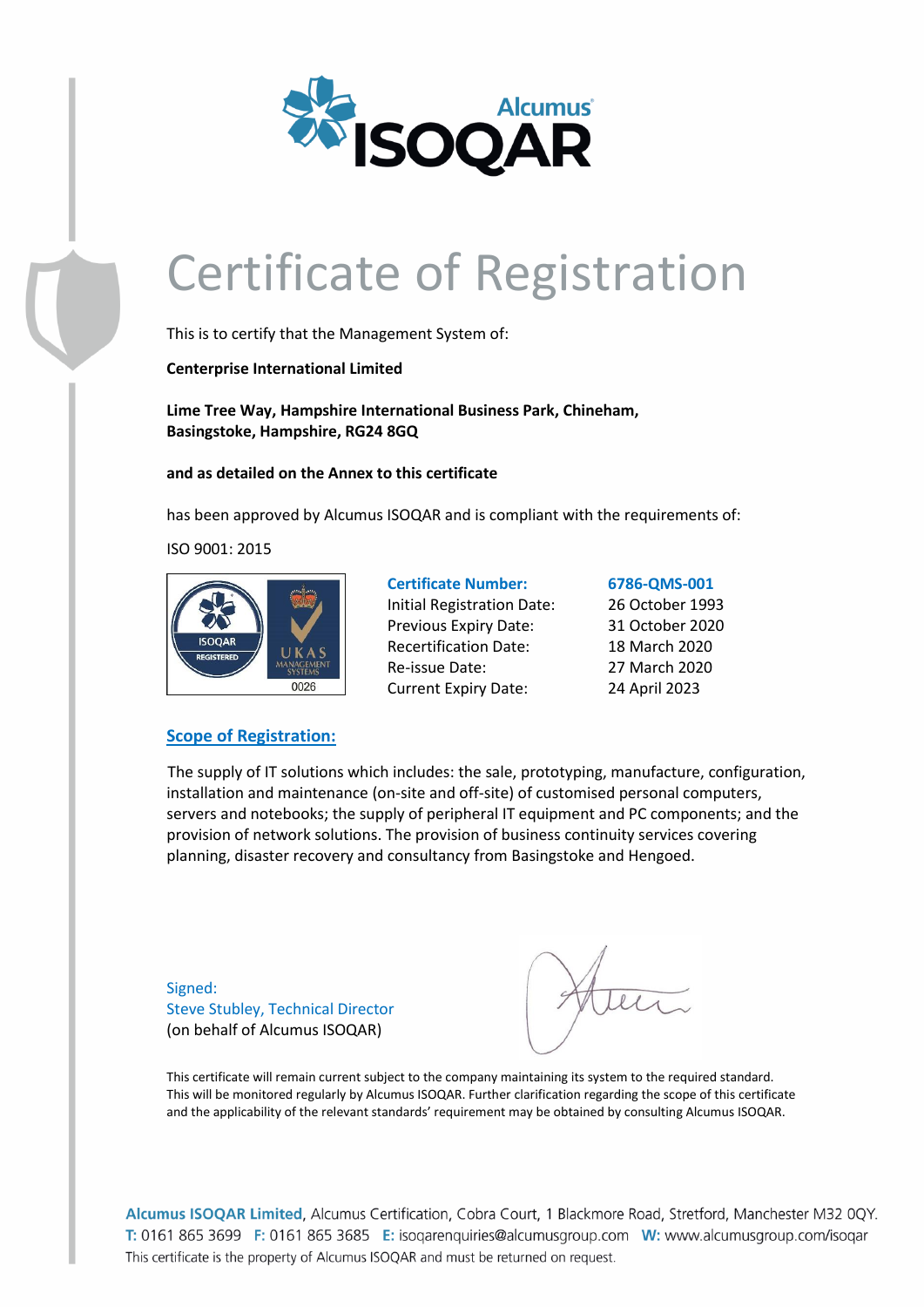

# Certificate Annex

**Centerprise International Limited**

**Annex 1 of 1 to Certificate number 6786-QMS-001 containing 2 locations including Head Office**

**27 March 2020**

**ISO 9001: 2015**

## **Scope of Registration:**

9001: The supply of IT solutions which includes: the sale, prototyping, manufacture, configuration, installation and maintenance (on-site and off-site) of customised personal computers, servers and notebooks; the supply of peripheral IT equipment and PC components; and the provision of network solutions. The provision of business continuity services covering planning, disaster recovery and consultancy from Basingstoke and Hengoed.

# **HEAD OFFICE**

**001** Lime Tree Way, Hampshire International Business Park, Chineham, Basingstoke, Hampshire, RG24 8GQ

# **OTHER LOCATIONS**

**002** 9 Alder Avenue, Dyffryn Business Park, Ystrad Mynach, Hengoed, Wales, CF82 7RJ

Signed: Steve Stubley, Technical Director (on behalf of Alcumus ISOQAR)

Alcumus ISOQAR Limited, Alcumus Certification, Cobra Court, 1 Blackmore Road, Stretford, Manchester M32 0QY. T: 0161 865 3699 F: 0161 865 3685 E: isoqarenquiries@alcumusgroup.com W: www.alcumusgroup.com/isoqar This certificate is the property of Alcumus ISOQAR and must be returned on request.